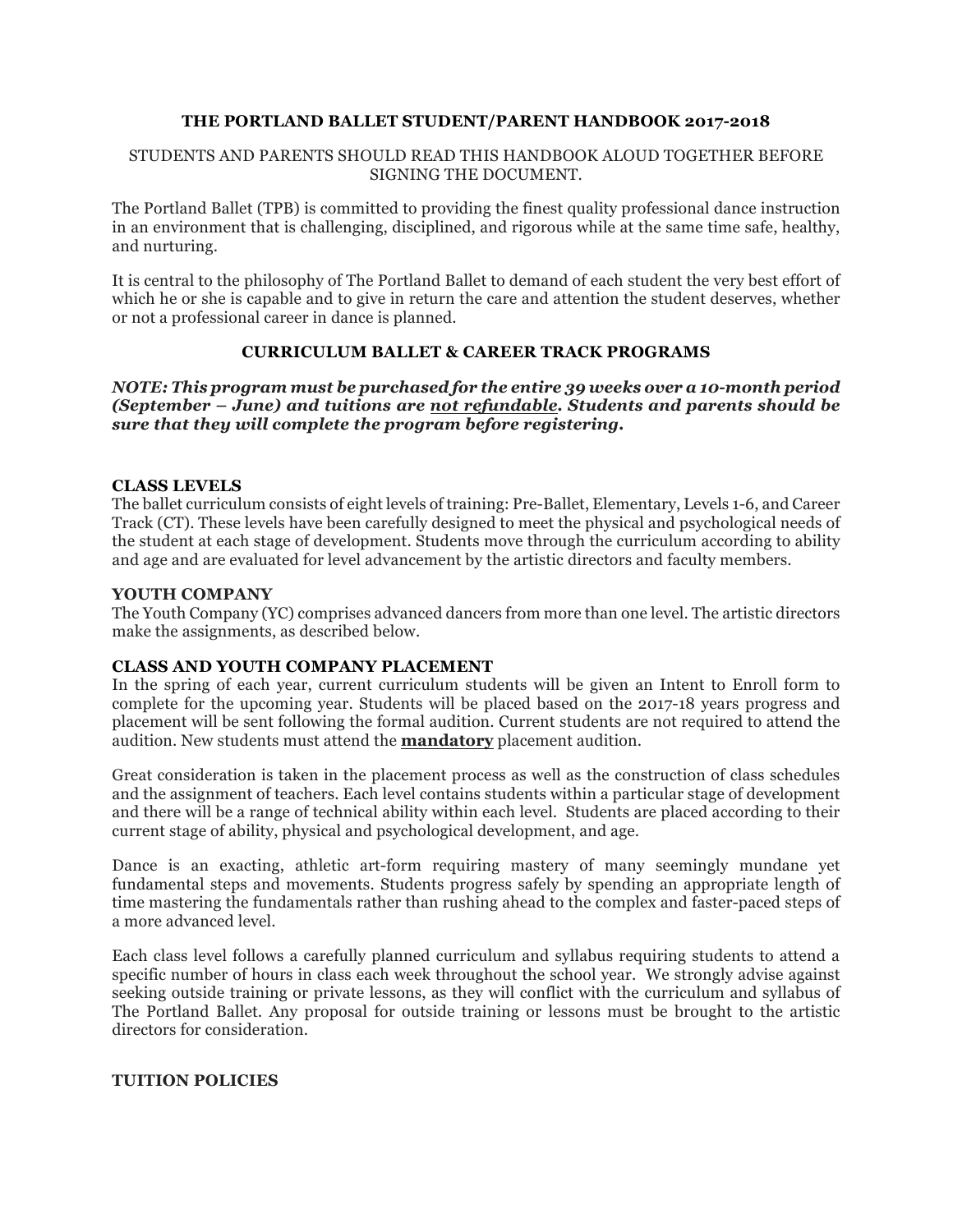Students registered for Pre-Ballet through Level VI, the Youth Company (YC), and the Career Track (CT) enroll for 39 weeks over a 10-month period (September – June). TPB offers three payment options:

Payment (by credit card) may be made (a) annually; (b) bi-annually; or (c) monthly. The first payment is due no later than August 11th, for either annual, bi-annual, or monthly payments.

For those who elect to pay by credit card monthly or bi-annually, payment must be made no later than August 11, 2017; thereafter, TPB will automatically charge the credit card at the beginning of each month or semester. Monthly and semester installment payments are charged automatically to a secure credit card on file. Declined credit card payments are subject to a \$10 fee.

Annual tuition must be received by August  $11<sup>th</sup>$  and may be made by check. Check payments must include a \$10/check processing fee. Returned checks are subject to an additional \$25 fee.

Subsequent payments received after the 1<sup>st</sup> of each month are subject to a \$10 late fee. Payments received after the 10<sup>th</sup> day of each month are subject to a \$25.00 late fee. If tuition is received more than 30 days late there will be a \$100 fee.

Tuition is not refundable. Students who do not participate in class or withdraw before the end of the school year are obligated for the full year's fees. Students are eligible for pro-rated tuition if they must withdraw from classes due to a prolonged illness, severe injury (verified by a physician's written orders), or other unforeseen circumstances, and upon approval of the executive director.

Students with outstanding accounts will not be registered.

#### **SCHOLARSHIPS**

Financial Aid support is granted on a year-by-year basis to eligible families. Scholarship applications for the 2017 – 2018 Curriculum Year must be submitted, online, by the August 4, 2017, deadline. Scholarship applications can be turned in only after a student has received acceptance and placement information from TPB. Applications received after this deadline will not be considered until all other applications have been awarded, provided funds are still available. Financial assistance is determined through TADS, a secure financial aid assessment service used by many other ballet academies around the country. TADS has been assessing scholarship applications for more than forty years.

Once a scholarship is awarded, scholarship students and parents must sign a scholarship contract. It details the responsibilities and obligations specific to scholarship students. If any of these responsibilities and obligations are not fulfilled, full tuition will be automatically charged to the credit card on file. Some students may be assigned works-study jobs which will be outlined in their scholarship contract.

#### **EVALUATIONS**

Between semesters, faculty members submit written evaluations and conduct individual conferences for Curriculum Ballet students in Elementary through Career Track. Each student will complete a goal sheet to begin the evaluation process. The students and one of their teachers will discuss together the three most critical areas of focus in a one-on-one 15-minute conference.

Additionally, Level VI and Career Track students may schedule an evaluation conference with the artistic directors to discuss their progress and goals. Parents are encouraged to attend these conferences.

#### **CONFERENCES**

Parents may schedule personal conferences with the artistic directors by making a request to the front desk. **Please avoid "catching" the artistic directors or teachers before or after class for**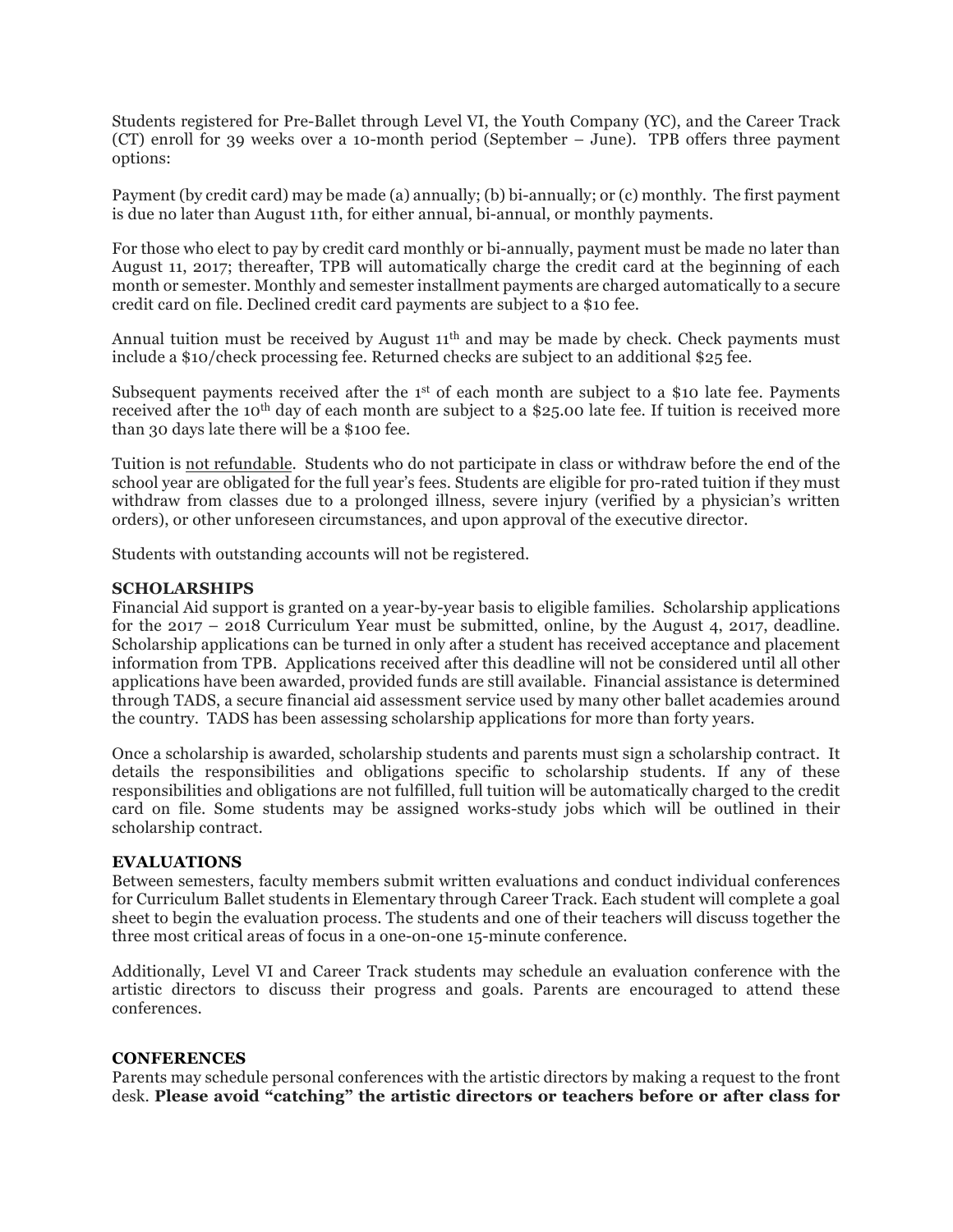**quick conferences.** These discussions deserve our full attention and are more effective when conducted in a private atmosphere.

#### **DRESS CODE**

TPB's dress code is designed to encourage unity and discipline among our students. Students not meeting the required dress code or whose uniform is dirty or torn will be asked to observe class and take notes on the **Class Observation Sheet.**

Students are required to adhere to the following dress code:

| Level                   | Leotard<br><b>Style</b>    | Color                  | <b>Tights Style</b>                                                                                  | Color              | <b>Ballet</b><br><b>Slippers</b>            | Color                           |
|-------------------------|----------------------------|------------------------|------------------------------------------------------------------------------------------------------|--------------------|---------------------------------------------|---------------------------------|
| Pre-Ballet              | <b>Motion Wear</b><br>2105 | Pink<br>472            | <b>Body Wrappers</b><br>C <sub>3</sub> o Footed Total<br><b>Stretch</b>                              | <b>Ballet Pink</b> | Leather full<br>soled<br>Bloch 205          | Pink<br>with<br>sewn<br>elastic |
| Elementary              | <b>Motion Wear</b><br>2200 | Turqoise<br>472        | <b>Body Wrappers</b><br>C <sub>3</sub> o Footed Total<br><b>Stretch</b>                              | <b>Ballet Pink</b> | Leather full<br>soled<br>Bloch 205          | Pink<br>with<br>sewn<br>elastic |
| Level I                 | <b>Motion Wear</b><br>2200 | Iris<br>498            | <b>Body Wrappers</b><br>C <sub>3</sub> o Footed Total<br>Stretch                                     | <b>Ballet Pink</b> | Leather full<br>soled<br>Bloch 205          | Pink<br>with<br>sewn<br>elastic |
| Level II                | <b>Motion Wear</b><br>2515 | Ultra<br>Violet<br>474 | <b>Body Wrappers</b><br>C <sub>3</sub> o Footed Total<br><b>Stretch</b>                              | <b>Ballet Pink</b> | Leather full<br>soled<br>Bloch 205          | Pink<br>with<br>sewn<br>elastic |
| Level III<br>Level IIIP | <b>Motion Wear</b><br>2518 | Raspberry<br>482       | <b>Body Wrappers</b><br>Adult<br>TotalSTRETCH™<br><b>Supremely Soft</b><br>Convertible<br>Tights A45 | <b>Ballet Pink</b> | Leather full<br>soled<br>Bloch 205          | Pink<br>with<br>sewn<br>elastic |
| Level IV                | <b>Motion Wear</b><br>2518 | Cobalt<br>492          | <b>Body Wrappers</b><br>Adult<br>TotalSTRETCH™<br><b>Supremely Soft</b><br>Convertible<br>Tights A45 | <b>Ballet Pink</b> | Leather full<br>soled<br>Bloch 205          | Pink<br>with<br>sewn<br>elastic |
| Level V                 | <b>Motion Wear</b><br>2643 | <b>Black</b><br>497    | <b>Body Wrappers</b><br>Adult<br>TotalSTRETCH™<br><b>Supremely Soft</b><br>Convertible<br>Tights A45 | <b>Ballet Pink</b> | Leather or<br>canvas full or<br>split soled | Pink<br>with<br>sewn<br>elastic |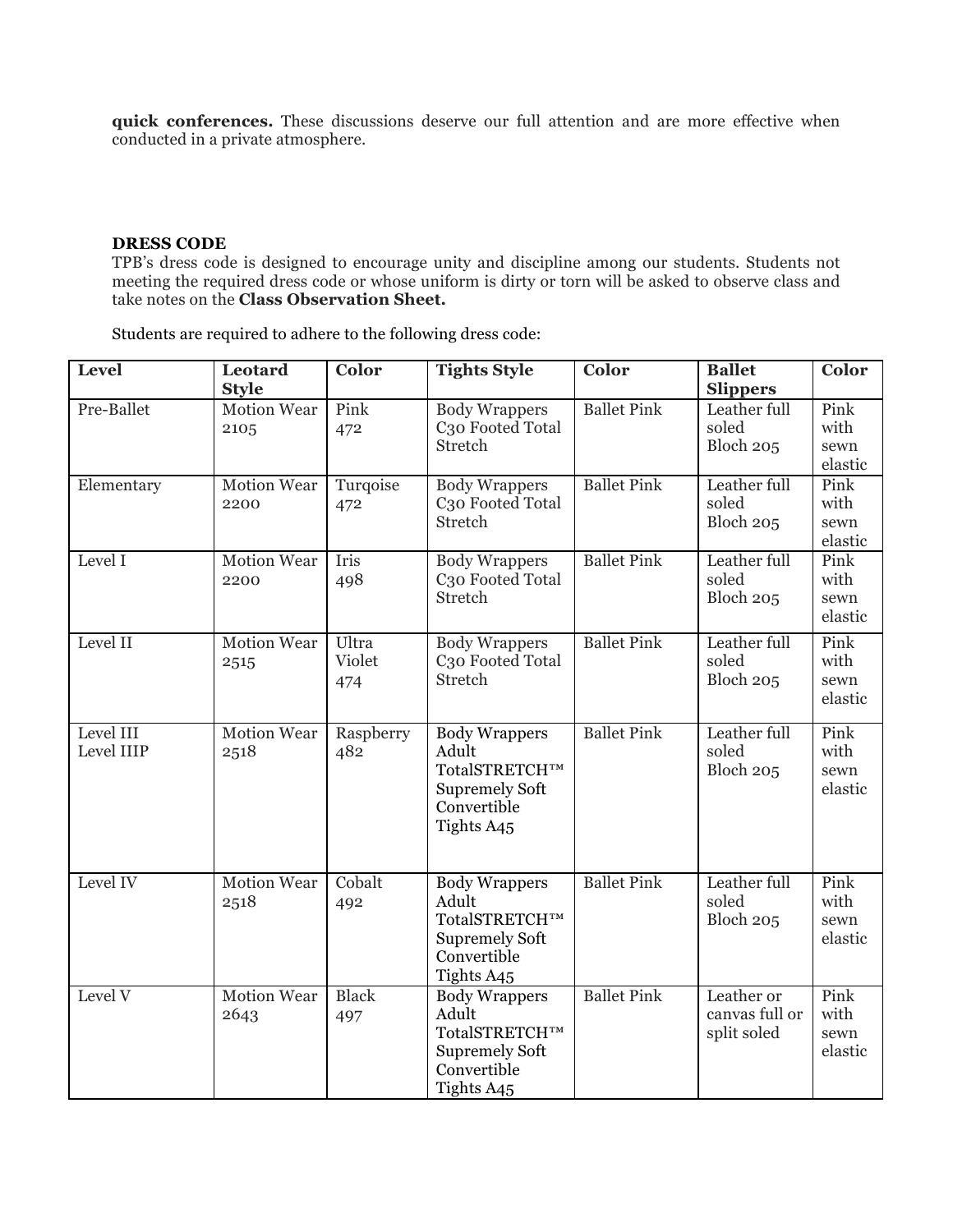| Level VI                            | Motion<br>Wear<br>2643                                  | Grey<br>491                            | <b>Body Wrappers</b><br>Adult<br>TotalSTRETCH™<br><b>Supremely Soft</b><br>Convertible<br>Tights A45 | <b>Ballet Pink</b>   | Leather or<br>canvas full or<br>split soled                               | Pink<br>with<br>sewn<br>elastic         |
|-------------------------------------|---------------------------------------------------------|----------------------------------------|------------------------------------------------------------------------------------------------------|----------------------|---------------------------------------------------------------------------|-----------------------------------------|
| <b>Career Track</b>                 | Simple<br>camisole (no<br>fancy backs)                  | <b>Black</b>                           | <b>Body Wrappers</b><br>Adult<br>TotalSTRETCH™<br><b>Supremely Soft</b><br>Convertible<br>Tights A45 | <b>Ballet Pink</b>   | Leather or<br>canvas full or<br>split soled                               | Pink<br>with<br>sewn<br>elastic         |
| Level V/VI/CT                       | Tutu                                                    | <b>Black</b>                           | Primadonna-<br>Conservatory                                                                          | 8 layer              | $14$ "                                                                    | Order*                                  |
| Boys Pre-Ballet,<br>Men I, & Men II | Cap Sleeve<br>Leotard                                   | White                                  | <b>Body Wrappers</b><br>$Tights - M90$                                                               | Black                | Leather full<br>soled with<br>white ankle<br>socks                        | <b>Black</b><br>with<br>sewn<br>elastic |
| Men III - Men<br>IV                 | Fitted T-<br>Shirt (no<br>emblems)                      | White                                  | <b>Body Wrappers</b><br>$Tights - M90$                                                               | <b>Black</b>         | Leather full<br>soled with<br>black sewn<br>elastic                       | <b>Black</b><br>with<br>sewn<br>elastic |
| Men V & VI                          | Fitted T-<br>Shirt &<br>Motion Wear<br><b>Grey Tank</b> | T-Shirt:<br>White<br>Tank: Grey<br>491 | <b>Body Wrappers</b><br>$Tights - M90$                                                               | <b>Black</b>         | Leather or<br>canvas full or<br>split soled<br>with sewn<br>black elastic | <b>Black</b><br>with<br>sewn<br>elastic |
| Modern (girls)                      | Simple<br>Leotard                                       | Any color                              | Tights                                                                                               | <b>Black or Pink</b> | No shoes                                                                  |                                         |
| Modern (boys)                       | Tshirt/tank<br>top                                      | Any color                              | Tights                                                                                               | <b>Black</b>         | No shoes                                                                  |                                         |

**Career Track Dancers:** for evening classes, dancers must wear curriculum uniform assigned to their level.

**Tutu Order Information:** www.conservatorybyprimadonna.com Conservatory C700 Classical Tutu in Black Basque: Matte Poplin Size: follow instructions on website 8 layers, 14" with hoop Tack tutu layers – optional (TPB can show you how to tack the layers yourself) Use code: portlandballet for 10% discount

No warm-up shirts, leg warmers, etc., may be worn during class. **Dancewear is to be kept laundered and in good repair**. Please mark clothing and shoes with the student's name. **Pre-**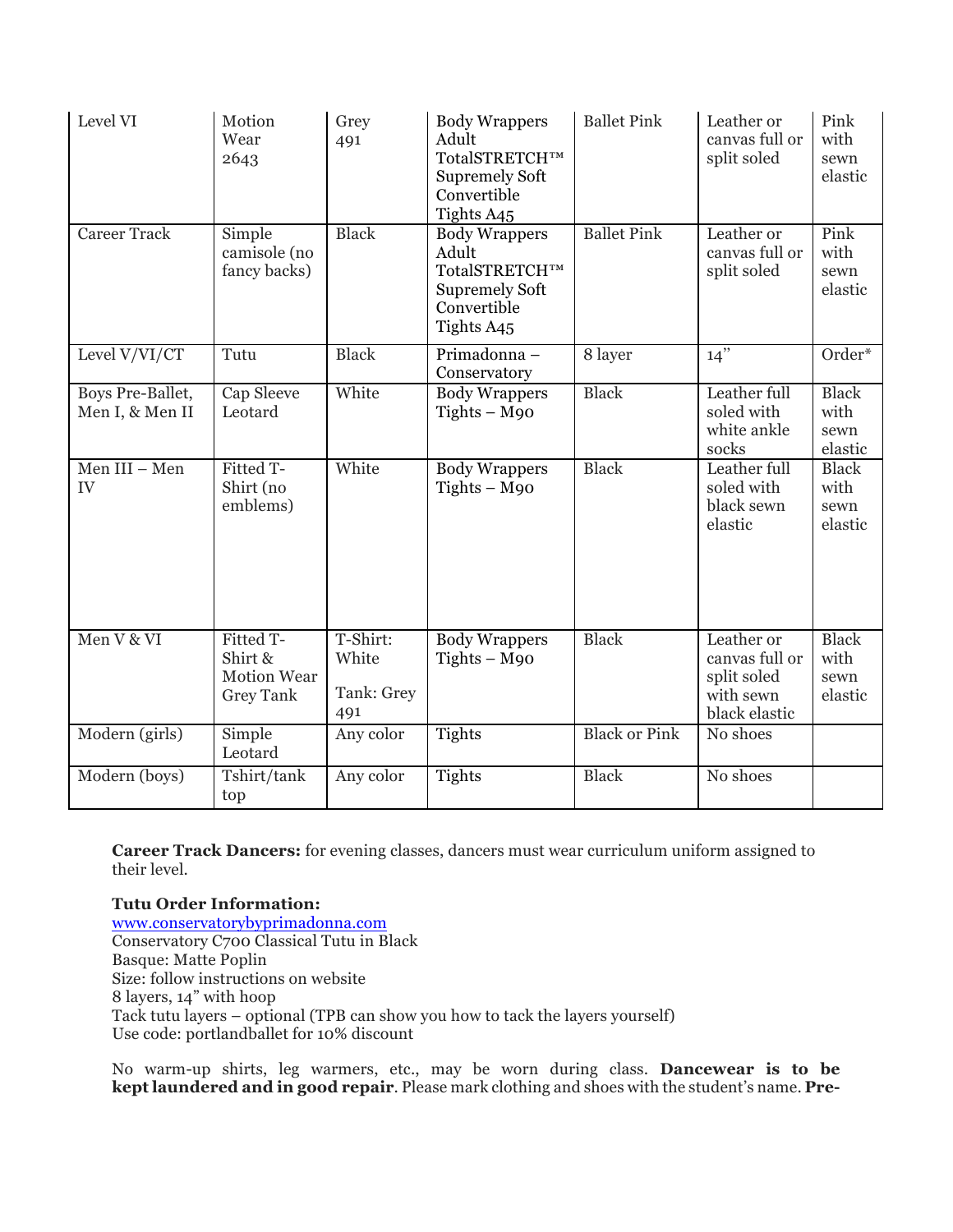# **Ballet through Level VI dancers are not to wear underwear beneath their leotards and tights.**

**Girls:** All ballet slippers must have sewn (not tied) elastics. Pointe shoes (when applicable) must have sewn ribbons and elastics. Hair must be pulled back into a neat bun with a hairnet and no "whispies" or hair accessories. Short hair must be fastened securely away from the face. No jewelry is to be worn in class including rings, watches, plastic bracelets, headbands, and hair elastics around the wrists. Note: Level III - VI girls can wear small earrings at the discretion of your teacher. Short black skirts are allowed for Variations and Pointe classes only. On Saturdays, girls in YC and CT may also wear simply styled and solid-colored leotards.

Unconventional hair dye and unnatural colors **will not** be allowed at TPB during classes, rehearsals, or performances.

**Boys:** All ballet slippers must have sewn (not tied) elastics. Dance belts are required for students 12 and up. On Saturdays men in YC and CT may wear colored tights and/or a plain, fitted, colored t-shirt (without logos or other text).

# **CORE**

Level VI/Men VI, & CT students who have Core as part of their schedule and Level V students (who opt to take Core) will need to provide a **yoga mat** & **theraband.**

# **PAS DE DEUX**

Pas de Deux class is for Level V, VI, & CT students, or by special invitation. Elements considered when inviting students to participate include: work ethic, good attendance (in all assigned curriculum classes and rehearsals), and strength on pointe. The TPB staff will regularly monitor students to ensure they are meeting the above requirements. Changes in the aforementioned criteria will affect the student's ability to participate in this class.

# **POINTE CLASSES**

Students on pointe are expected to bring with them into the studio before technique class a small pointe shoe bag containing:

- Pointe shoes
- Toe tape
- Small scissors
- Band aids
- Safety pins
- Needle and thread
- Toe Spacers/lambs wool or paper towels or handy-wipes (NO OUCH POUCHES)
- Any additional items they may require

Toes need to be **pre-taped before technique classes**. \*Please note: minimal or no padding is optimal for a properly fitting pointe shoe also allowing the student to feel the floor. Students are asked **NOT** to leave the studio between technique and pointe. Students in Levels IIIP and higher will be given a limited time to switch from technique to pointe shoes (approximately 2 minutes). Students unable to change their shoes within that time will be asked to watch pointe and take notes. **At the store, for first time pointe shoe fittings, please wear a leotard and tights.**

# **PHYSICAL REQUIREMENTS FOR POINTE CLASS AND PAS DE DEUX**

Ballet is the most physically demanding of all dance forms. Pointe work in particular is not only physically demanding but also requires that the student maintain an intense practice schedule and a body weight that is lower than average for most people. The reason for this is that ballet is an esthetic dance form that pays little attention to the ergonomic structure of the average human body. Just as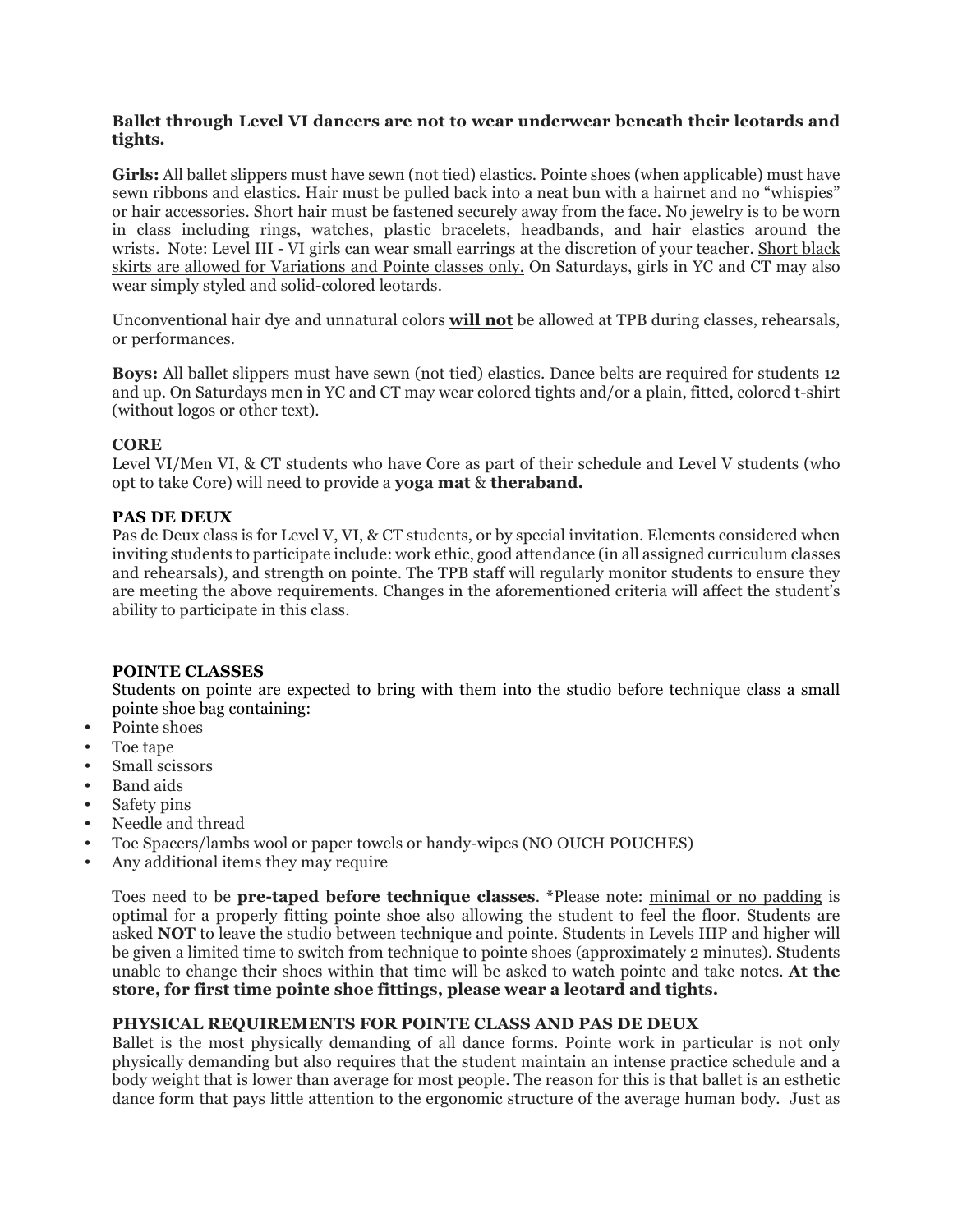with most athletic activities, not maintaining optimal physical conditioning and body weight can lead to very serious (sometimes crippling) injuries in the worst case, and to overall poor progress at the very least.

We have constructed the class schedule to give students the correct number of hours of training required to excel in ballet. Proper physical conditioning will be maintained by regularly attending all of the classes scheduled for each level, cross-training, and stretching and doing other exercises at the studio and at home. We realize that maintaining the optimal body weight is more difficult for some than others. Metabolisms vary greatly from person to person as do family eating styles. For some students it is a matter of limiting their intake of sweets; but for others it may mean restructuring his or her diet and seeking the advice of a nutritionist.

In order for TPB to accomplish the goal of teaching "correct ballet," we require that students desiring to pursue pointe work maintain excellent attendance and proper physical conditioning, and that they be at a body weight that is considered safe by the TPB staff.

Maintaining a healthful body weight will help ensure correct ballet line, placement, technique, strength and stamina with fewer injuries. Students who are excessively light or heavy will be counseled and could be placed on school probation.

# **HYGIENE**

Dance is an athletic activity and unscented deodorant must be worn by dancers at the appropriate age. Dancers are asked not to wear perfume, cologne, or body spray at TPB. All body hair should be maintained: facial hair (boys), under-arm hair and bikini lines (girls).

# **HEALTH**

Students need to fuel their bodies well for classes and rehearsals. **TPB is a junk food free zone**. Students may consume only healthful food and drinks while at the studio, rehearsal, or performance space. If junk food is found, it will be confiscated. Foods that are not healthful are not allowed in the building.

#### **OPEN BALLET CLASSES**

TPB offers a variety of open ballet classes for beginning/intermediate to advanced students. TPB encourages curriculum students Level III and up to attend these classes when their curriculum classes are not in session. The Open Ballet Schedule is available on our website. TPB curriculum students will receive open classes at a \$10 "curriculum" rate.

# **ACADEMIC COORDINATION**

Many schools grant physical education credit or exemption to students in exchange for dance instruction. Students may also arrange to obtain credit for Fine or Performing Arts Education. Please check with your academic advisor if this is of interest to you.

# **RULES AND REGULATIONS**

As part of their training, TPB students are expected to behave in a responsible and disciplined manner and to adhere to the TPB rules and regulations. TPB reserves the right to suspend or dismiss any student whose conduct or attitude is found to be unsatisfactory.

All students are asked to carry a pencil and notebook in their dance bags in order to take notes during their own rehearsals, while observing classes, and in student-teacher conferences.

# **ATTENDANCE**

Students or their families must report **ALL** absences to TPB **PRIOR** to class time in order for the absence to be considered excused. Notification of such absences may be emailed in advance to absence@theportlandballet.org or called in to 503.452.8448 prior to class. For our records, a reason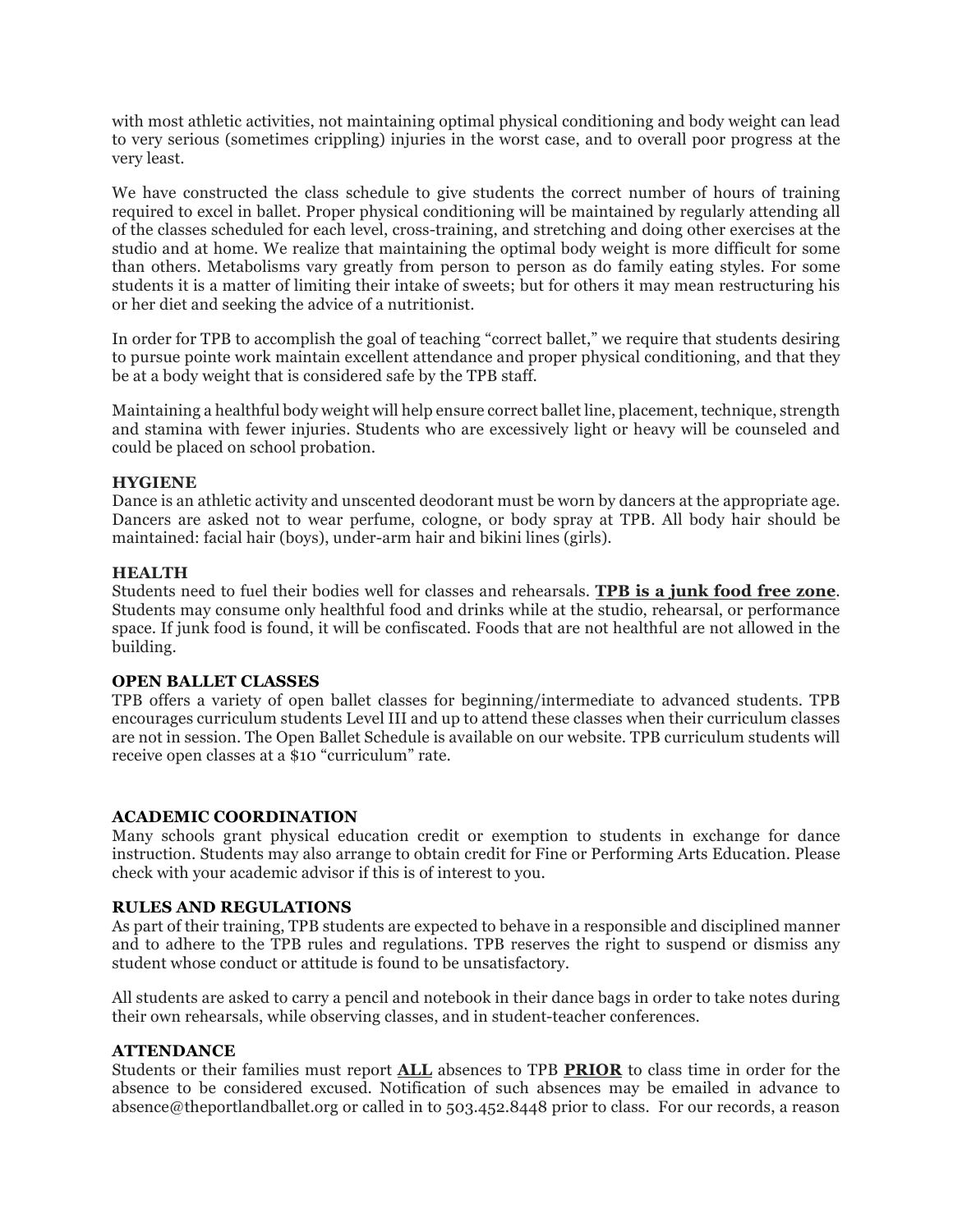must accompany any excused absence. If a reason is not provided, you may be contacted to provide a reason for the absence.

If the student is sick with a fever, or is contagious, please stay at home.

Good attendance is critical to consistent progress and advancement in the curriculum programs. TPB supports its students and parents in their efforts to manage their time effectively. Academic achievement goes hand-in-hand with growth as a young dancer, since both aspects of development require commitment and discipline. At the same time, TPB does not accept an overload of homework as an excuse for missing a class or rehearsal. Such an absence will be considered UNEXCUSED. Poor TPB attendance to class or rehearsals will jeopardize a student's placement, participation in productions, casting, promotion, or financial aid.

Excused absences may be made up ONLY in a lower level curriculum class. The student's makeup sessions will be recorded in the attendance roll.

Students may not enter class late or leave class early without the teacher's permission. If a student arrives more than **ten** minutes late, the teacher will have the student sit, watch the remainder of the class, and take notes on the Class Observation Sheet. Injuries can result when a student has not had a proper warm up. A late arrival seriously disrupts the class!

#### **INJURIES**

Dance is a strenuous athletic activity. Because of building muscle tissue and stretching tendons, students of ballet will experience minor aches and pains from time to time. Most minor aches and pains will go away in time.

Should a pain be particularly sharp, cause swelling or bruising, or become chronic, please notify your instructor and then ask at the front desk for a **Physical Therapy Request Form** to arrange an assessment with the school's physical therapist. The form must be completed, signed by a parent or guardian, and returned to TPB office staff. Once seen, the physical therapist may recommend that the injured student seek further care from an outside physical therapist or doctor. The TPB physical therapist, as well as TPB office staff, will be able to recommend practitioners if needed.

On-site chiropractic care may also be arranged with Seth Alley, DC, CCSP ®, CKTP. Students who would like to request a chiropractic treatment can do so through TPB office staff. A signed authorization form will be required. All student accidents and injuries in and out of class must be reported to the front desk staff and the student's teacher immediately. TPB staff will document the student's condition and any medical guidelines for activity. A doctor's note is required to return to class after severe injuries.

Students sustaining an injury, either in or outside of class, should do the following:

- · Notify the front desk immediately so that proper documentation can be made.
- Have your doctor fax a report on your injury to TPB office in order to facilitate your recovery. Fax - 503.452.1171
- TPB must receive written permission from your doctor allowing you to resume classes.
- · Any student with an injury requiring limited participation in class or a significant leave of absence from TPB must meet with one of the artistic directors to set up a recovery plan before returning to classes.

Students who are injured and are therefore unable to participate in all of class must sit, watch the rest of class and take notes on the **Class Observation Sheet**. Ice is located in the kitchen; please ask the front desk for assistance. Students who stop participation may not resume class or rehearsal until the next day at the earliest.

# **WATER & RESTROOM VISITS**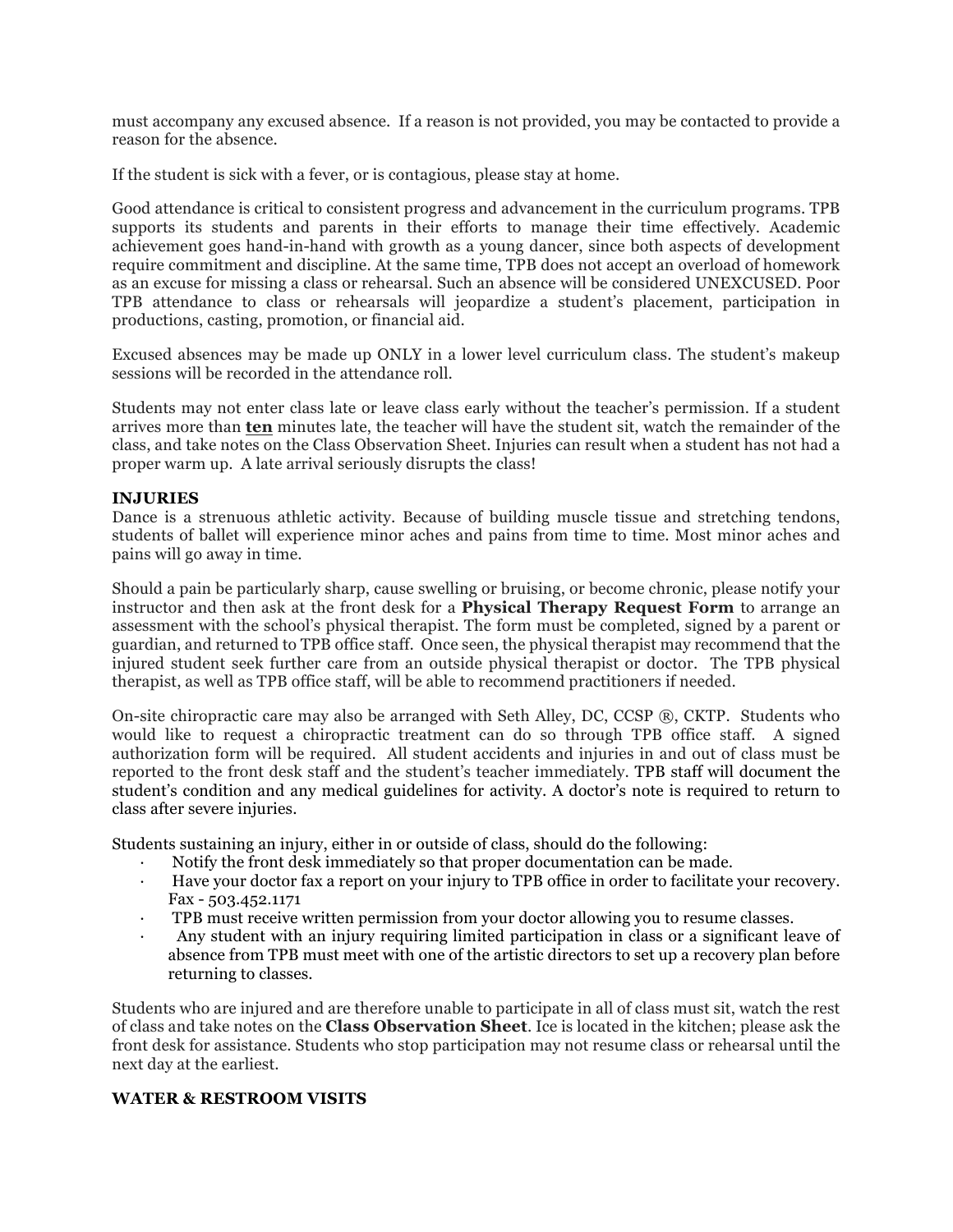TPB recognizes that water intake is a crucial element to athletic activity and we encourage students to make sure they are drinking a sufficient amount. There are to be no restroom visits during barre or center. Your option will be to use the restroom before class or between barre and center if absolutely necessary. Visits to the restroom during class disrupt the class and cause the student to miss valuable instruction time. Water bottles must be kept **away** from the *portable barres* and *dance floor.* Students (and parents of younger students) must regulate their water intake so that restroom visits can be scheduled before or after class only.

# **CLASSROOM/STUDIO BEHAVIOR**

**Talking** during class or rehearsals is not permitted. Excessive talking amongst student dancers is distracting and disrespectful to teachers and classmates. It may result in the teacher's asking them to sit and observe class.

**Conduct** that TPB constitutes as physical intimidation or injury, verbal or sexual harassment, or coercion may be grounds for expulsion. TPB maintains zero tolerance for theft or the possession of weapons. Conduct that causes material destruction or disruption of any TPB function is prohibited.

**Conversation** in the lobby and dressing rooms must be appropriate to be heard by all children and adults in the school. Gossip, vulgarity, and explicit language are not appropriate studio conversation. Students are asked to maintain a professional attitude with regard to physical contact. Excessive lolling or physically intimate activity is inappropriate. Students unable to conduct themselves in an appropriate and professional manner will be asked to leave the program.

**Food and drinks**, except water, are restricted to the lobby or outside the building **ONLY** and are **NOT ALLOWED** in any of the studios, dressing rooms, or bathrooms.

**Cell phones** are only allowed in the studios if they are turned off, no vibration, and put away in a bag for safe keeping. If a student is found using a cell phone during classes or rehearsals, it may be confiscated until the end of that student's scheduled classes/rehearsals.

Students are responsible for the disposal of their garbage and are expected to treat the facilities, furniture, and equipment with respect.

Please check the space you use for discarded toe tape, tissues, water bottles, clothing, etc., when leaving the studio. Water bottles must be recycled; the recycling bin is located in the lobby.

**Barres** are not to be hung on or sat on as they might break or cause injury.

**Mirrors** are breakable and easily smudged; they are not to be handled or leaned on.

**Floors** are susceptible to dangerous slick spots. No lotions or salves are to be used prior to class.

**Jet Glue** is NOT allowed in the studios! It causes damage to any surface it touches and must be used carefully!

# **Students should not sit down to "rest" during dance classes. This causes the muscles to cool down and may result in injury by resuming exercise when cold.**

# **SMOKING, DRUGS, AND ALCOHOL**

The Portland Ballet is a non-smoking establishment. Smoking is prohibited for all TPB students on school property. Students disregarding this policy will face suspension and/or expulsion from TPB. Any student found using drugs, consuming alcohol, or attending classes/rehearsals under the influence of drugs or alcohol will face expulsion. These prohibitions include providing drugs or alcohol to another student.

# **CAMERAS**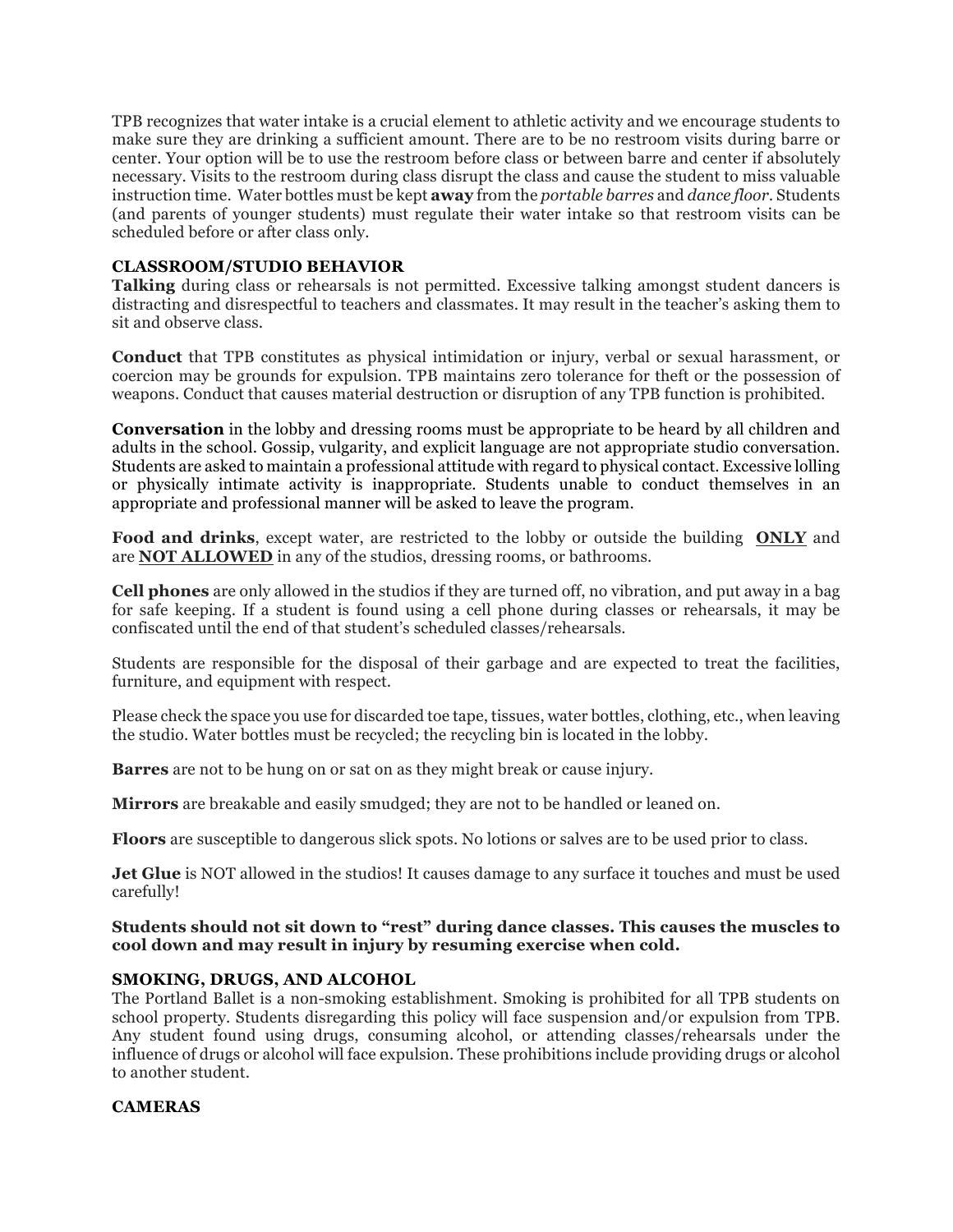Photographing or videotaping class requires advance permission from the artistic directors and teacher.

# **LOST AND FOUND**

Items left in the studios will be collected at the end of the day and placed in the lost and found bins located in the ladies' and men's dressing rooms. The lost and found is emptied on a monthly basis.

We encourage all students to label their shoes, tights, etc., to insure that the proper items are recovered. Students should not leave valuable items unattended in the dressing room. TPB is not responsible for lost or stolen items.

Gently used shoes, leotards, and tights may be donated to The Portland Ballet. Please bring clean items to the front desk.

# **COMMUNICATION**

**Email** is TPB's **PRIMARY** method of communication. Please make sure we've got the best email on file. You may need to look in your spam folder and add us to your "primary" inbox or your contacts to receive regular communications. If email is not a convenient method of communication for you, please read the **bulletin boards** and our **website** carefully and often. These are all important resources for students and parents. Time changes, rehearsals, important notices, and announcements are updated regularly, and the answers to many of your questions can be found there.

Parents are asked to direct any comments, concerns, or questions to the front desk staff. The staff member will then contact the artistic directors, executive director, general manager, or appropriate teacher.

The front desk staff are not allowed to give out student or teacher phone numbers and other personal contact information. We ask that phone numbers be exchanged on an individual basis only.

# **INCLEMENT WEATHER**

If TPB classes must be cancelled and email will go out to all families. We will try our best to update the voice mail at the studio, but at times, that is not always possible. If you are unsure about classes during a weather event, please check your email or you may email info@theportlandballet.org for a response.

# **LETTERS OF RECOMMENDATION**

If a student is in need of a recommendation letter, **TWO WEEKS NOTICE** is required. Be aware that many students request letters of recommendation at the same time of year. Insufficient notice will result in short letters or none at all.

# **AUDITION SUPPORT**

Dancers in Level 4 - 6 may request video audition support.

NOTE: Each school and/or summer intensive has a unique set of requirements for audition materials. Please make sure to consult the website of each program of interest to compile your requirement list.

- 1) Use of studios/studio rental:
	- a. If using studio B with no faculty present and at times when it's not otherwise scheduled, L5 and L6 students may use the space free of charge to prepare audition material as long as they coordinate with Kate A.
	- b. If using any of the studios while working with faculty on private lessons, coaching, or filming, the studio rental fee is \$30/hour. Please coordinate rental with the front desk.
- 2) Working with faculty:
	- a. Rehearsal time and/or filming time with faculty will be treated like private lessons. The dancer will need to pay the studio rental fee for this time (as outlined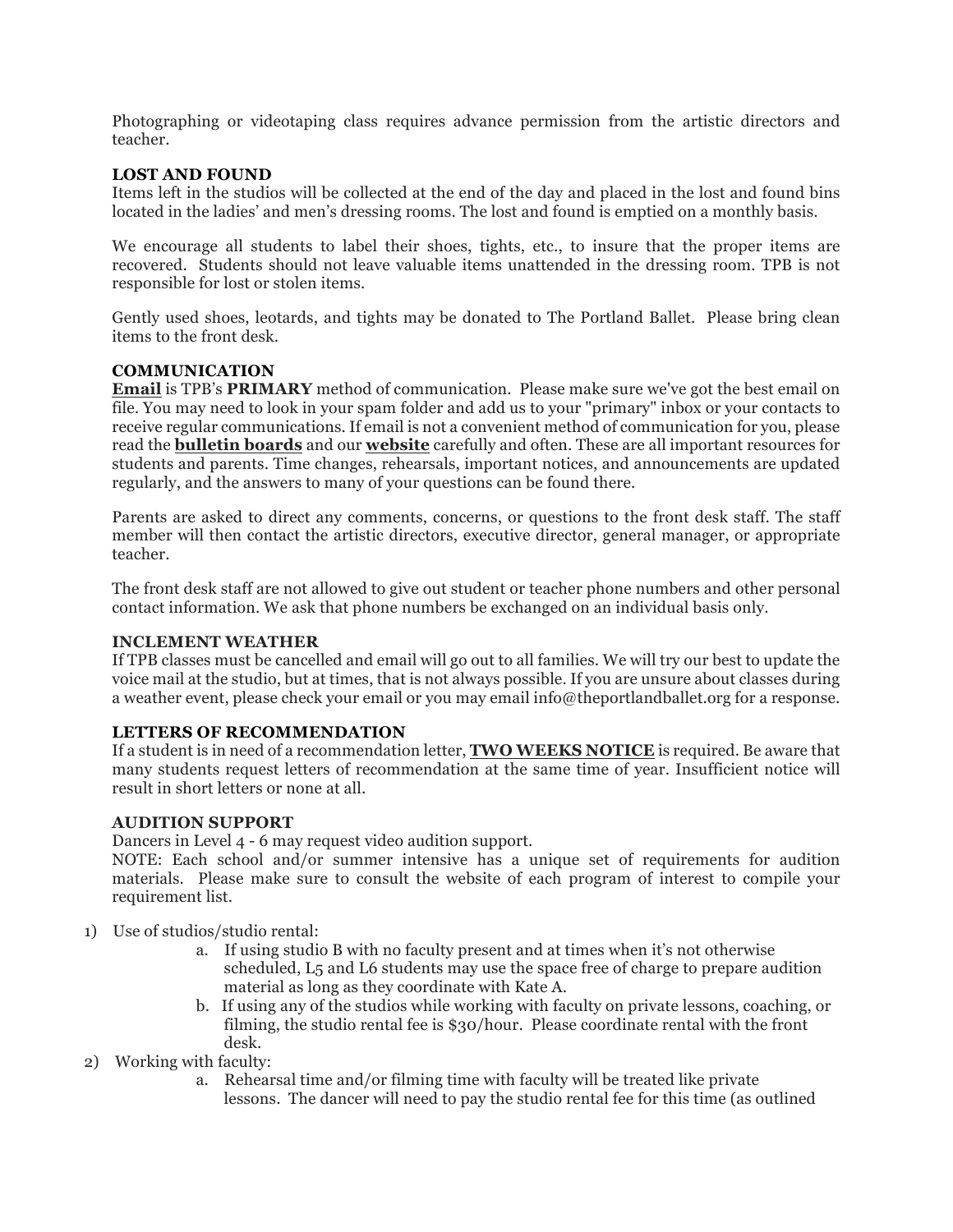above). The dancer will need to schedule coaching or filming sessions directly with the faculty member. Fees for the time will be paid directly to the faculty member and should be negotiated directly with the faculty member.

- 3) Filming:
- a. Dancers will need to pay the studio rental fee for time spent filming, whether the filming is done by TPB staff or by a parent. They will not be required to have faculty present during this time but are encouraged to do so.

#### **PRIVATE LESSONS**

Curriculum students may request to work with an instructor in a private one-on-one lesson by submitting a **Private Lesson Request Form** located in the TPB lobby. Curriculum families are responsible for renting the TPB studio at a mutually agreed upon time, arranged by the front desk, at the rate of \$30/hour, payable to TPB. Each individual teacher sets their own private lesson rate and payment for those lessons are made directly to the instructor.

# **PARENT OBSERVATION & ETIQUETTE**

Parent observation occurs in December. Parent observation is prohibited during all other times of the year. The dates and times by level for parent observation will be sent out via email and available in the TPB lobby and posted on the bulletin boards.

**No talking, cameras, camcorders, cell phones, or loud pagers are allowed during classes.** Special permission to observe at any other time must be arranged in advance.

# **HOLIDAY PRODUCTION/YOUTH COMPANY/CAREER TRACK DANCERS**

Students in Level 1 and up are eligible for participation in the Holiday Production, limited by parts available.

All participants in the fall production, Youth Company, and Career Track MUST attend the mandatory meeting on **Saturday, September 9th at 2:00pm**. At least one parent must accompany the dancer to this meeting.

Youth Company and Career Track Dancers must also attend a mandatory Spring Production Meeting in January of 2018.

In order to participate, students must be available for all scheduled rehearsals outlined in the contract. Dancers are allowed 2 excused absences not falling on 'mandatory' rehearsal days. All absences from rehearsal must be pre-approved by the Artistic Directors at least **TWO WEEKS** prior to the date of the absence. All **Excused Absence Forms** must be **signed** by a parent/guardian. Excessive absences will jeopardize roles and participation in the production. **Excused Absence Forms** are available on the website as well as in the TPB lobby.

#### **TPB ACADEMY SHOWCASE**

Curriculum students in Pre-Ballet through Level 6 may participate in the annual TPB Academy Showcase presented at the end of the spring semester. Youth Company (YC) and Career Track (CT) dancers are required to participate.

Participating dancers are required to have excellent attendance. They will perform pieces choreographed for their classes by faculty members. This performance is a ticketed event. A participation fee of \$50 (and \$25 for each additional child) will be due with a Showcase Participation Form in January. The participation fee is included in the annual tuition for Youth Company (YC) and Career Track (CT) dancers.